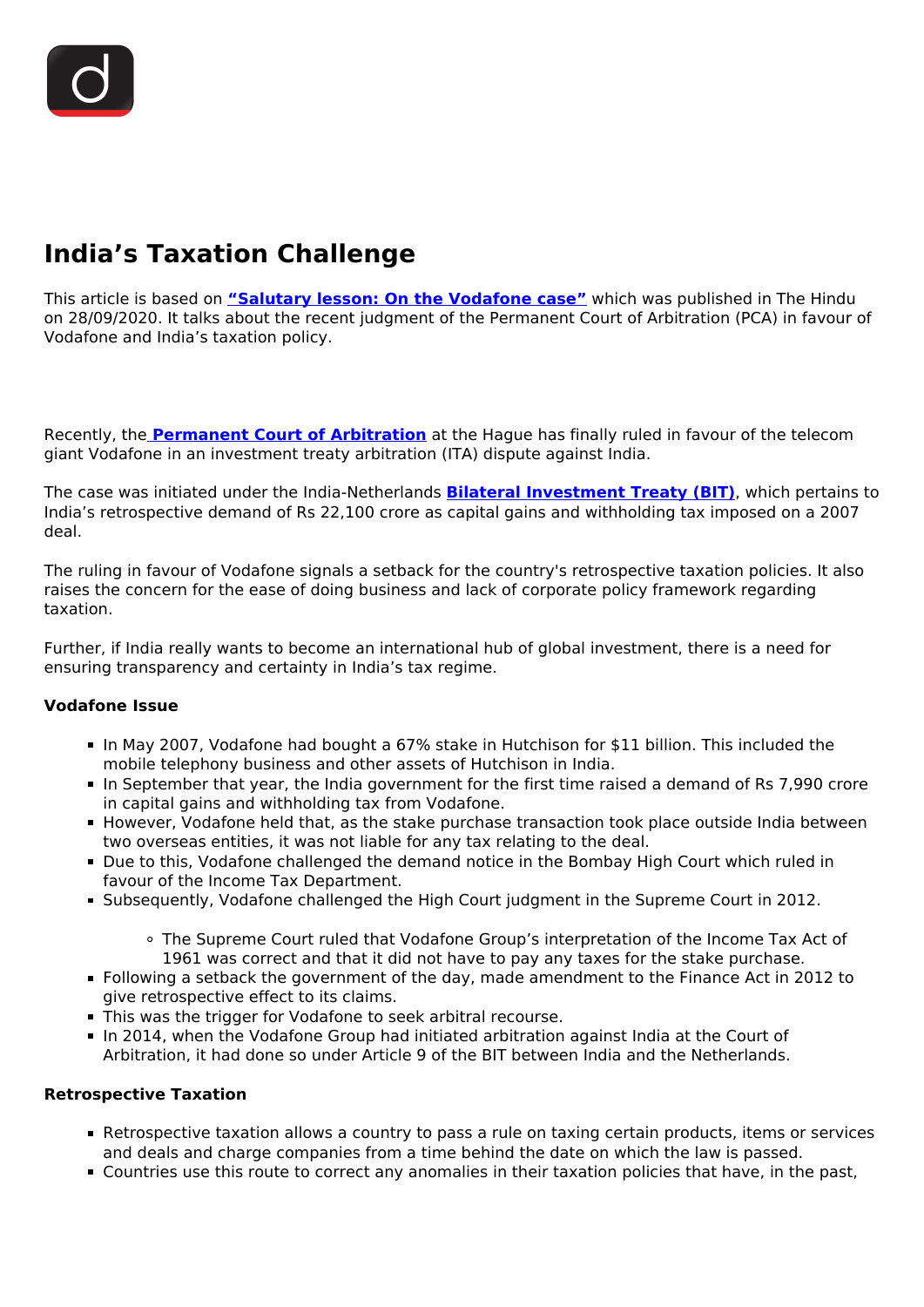allowed companies to take advantage of such loopholes.

# **Issues In India's Taxation System**

- **Retrospective tax:** The policy of retrospective taxation has acted as an "irritant" and adversely affected the inflow of foreign capital to India.
- **Abrupt Policy Changes:** There has been a lack of certainty about tariff and taxes. This uncertainty needs to be resolved soon to boost business and investments ties.
- **Plethora of Taxation Laws:** There have been many taxation laws of the Central and many State Governments which increases complexities and litigation and reduces predictability, fairness and automation.

# **Way Forward**

A protracted **[U.S-China trade war](/to-the-points/paper3/trade-war-6)** and **[moving out of manufacturing](/daily-updates/daily-news-editorials/magnets-for-manufacturing)** companies from China (fallout of **[Covid-19 pandemic](/daily-updates/daily-news-editorials/covid-19-and-india-1)**) might bolster the investment case for India. In this context, significant tax and investment reforms can have major effects on India becoming an investment hub. Following reforms may help in this regard:

- **Reducing Scope of Litigation:** There is a need to focus on signing **[Advance-pricing](/daily-updates/daily-news-analysis/important-facts-for-prelims-4th-april-2019) [Agreements](/daily-updates/daily-news-analysis/important-facts-for-prelims-4th-april-2019)** to avoid Transfer pricing disputes.
- Further, revisions in tax treaties with many countries will also help in reducing litigation. **Need to Bring More Clarity on Tax laws:** India has already rolled out Anti-tax avoidance regulations i.e. the **[General Anti-Avoidance Rules \(GAAR\)](/current-affairs-news-analysis-editorials/news-editorials/30-08-2019)** from assessment year 2018-19.
	- However, there is a need to bring more transparency for avoiding issues related to retrospective taxation.
- **Indian Finance Code:** There is a need for simplification of taxation laws in India. In this context there is a need to implement recommendations of the **Financial Sector Legislative Reforms Commission.**
	- The commission proposed Indian Financial Code which would contain new legislation for the Indian financial system as it is considered to be fragmented, with gaps, overlaps, inconsistency and arbitrary.
- **Adopting International Best Practice:** India may explore the option to revise the standard of treatment clause to align it with international practices and include the traditional standard of protection of fair and equitable treatment.
	- Also, must give clarification regarding the open-ended terms in the Model BIT. This could result in India facing fewer disputes and BIT claims.

### **Conclusion**

India has taken some positive steps such as **[reduction in corporate tax rate to 25% from 30%](/current-affairs-news-analysis-editorials/news-analysis/21-09-2019#:~:text=Corporate%20Tax%20Rate%20Slashed&text=The%20new%20effective%20tax%20rate,the%20current%20exemptions%20and%20incentives.)** to make them competitive, implementation of **[Goods and Service tax](/to-the-points/paper3/goods-and-services-tax-gst-1)**, Abolition of **[Foreign Investment](/daily-updates/daily-news-editorials/review-of-fdi-norms) [Promotion board](/daily-updates/daily-news-editorials/review-of-fdi-norms)** etc.

While tax reforms were being carried on, the Government in the meantime improved the power and Infrastructure situation. Tax being one of the most important factors in making any country to become more competitive, globally.

Further, with the most open economy along with significant tax reforms, Indian Government will put India ahead of all countries to attract business and thereby creating growth opportunities for global businesses and growth of the country.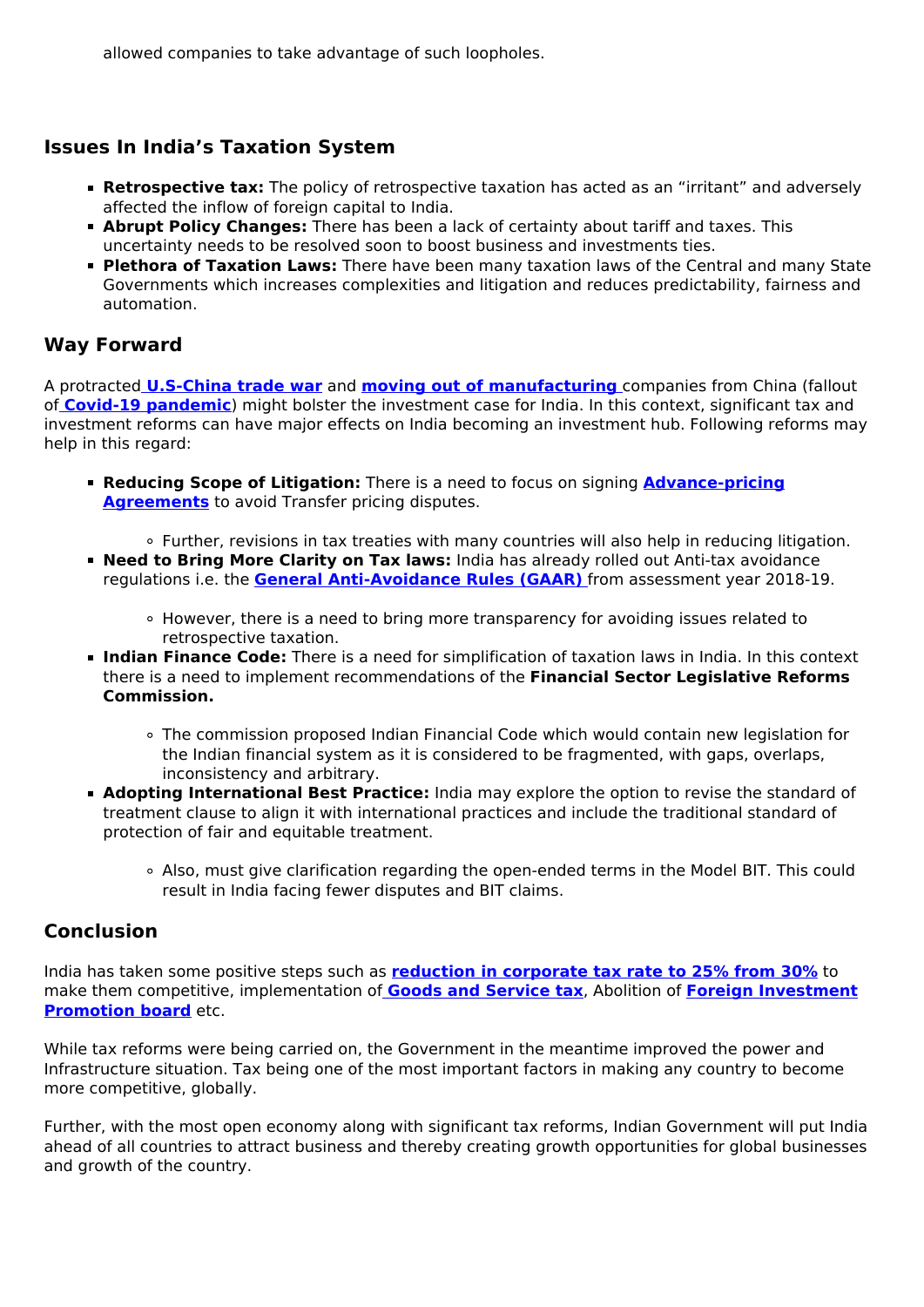# **TYPE OF TAXES IN INDIA**



 $\mu$